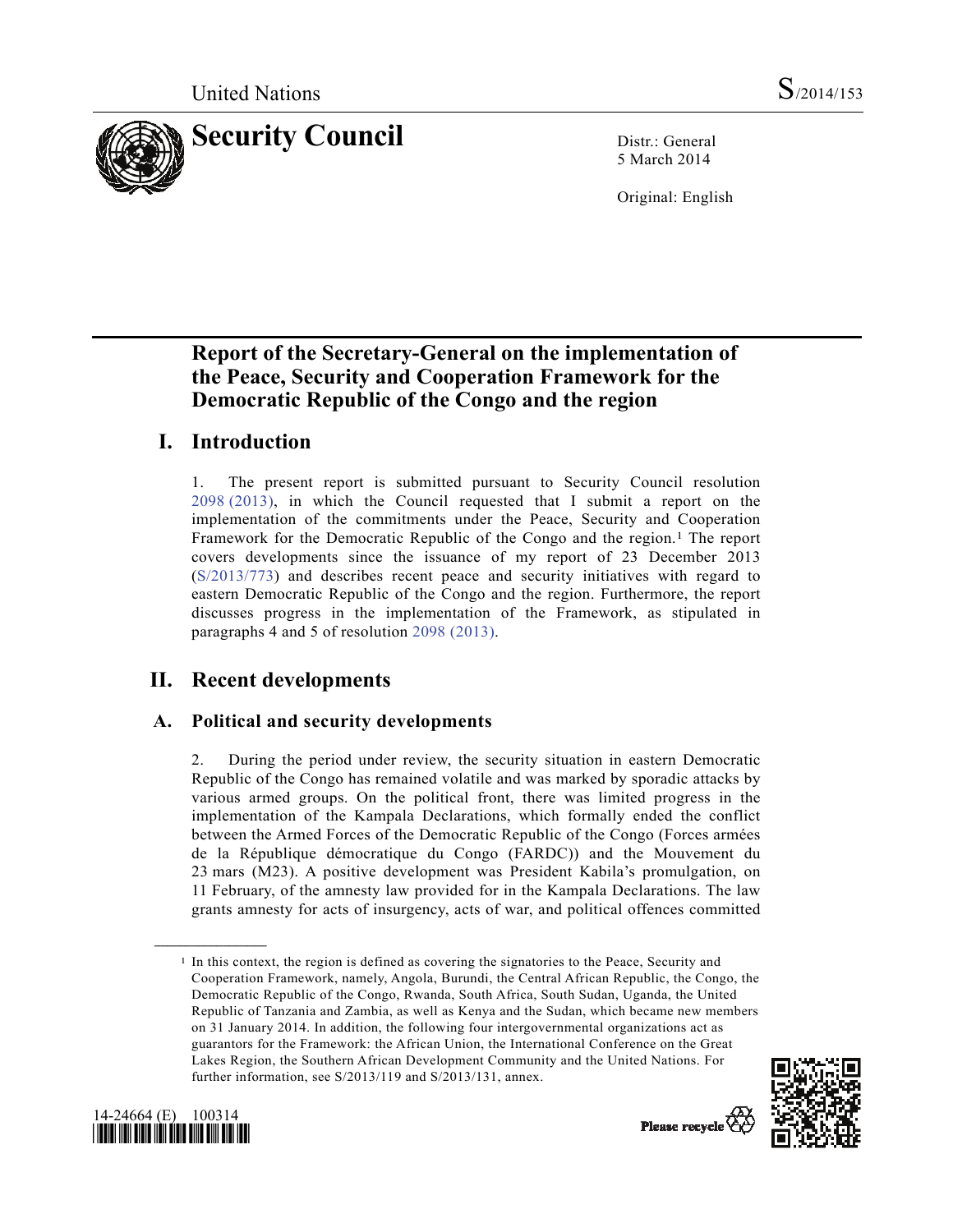in the territory of the Democratic Republic of the Congo between 18 February 2006 and 20 December 2013. The two dates refer, respectively, to the promulgation of the Constitution of the Democratic Republic of the Congo and the expiry of the Government's ultimatum to armed groups to lay down their arms. Those eligible for amnesty will have to pledge in writing before the Ministry of Justice, within six months of the coming into effect of the law, that they will refrain from recommitting the same offences covered by this amnesty. Any violation of this pledge will automatically disqualify the perpetrator from this and any future amnesties. Consistent with international humanitarian and human rights instruments, the law excludes from amnesty those responsible for crimes of genocide, crimes against humanity, war crimes and gross violations of human rights. On a separate note, the Independent National Electoral Commission (INEC) unanimously adopted a new Code of Conduct for political parties and candidates, during its fourth consultative meeting, held on 8 January. The code was signed by the INEC and 233 political parties, as of 10 February.

3. At the regional level, some encouraging developments were observed during the period under review. On 14 and 15 January, the fifth ordinary Summit of the International Conference on the Great Lakes Region (ICGLR) was held in Luanda under the chairmanship of the President of Angola, José Eduardo dos Santos, who took over from the President of Uganda, Yoweri Museveni. The Summit took stock of the commitments undertaken under the 2006 Pact on Security, Stability and Development in the Great Lakes Region, as well as the Peace, Security and Cooperation Framework. My Special Envoy attended the Summit, together with the Special Representative of the African Union for the Great Lakes Region, Boubacar Diarra, the Special Envoy of the United States of America for the Great Lakes Region, Russ Feingold, and the Senior Coordinator of the European Union for the Great Lakes Region, Koen Vervaeke.

4. President dos Santos outlined the priorities for Angola's two-year chairmanship of ICGLR. At the political level, he pledged to promote dialogue among the countries in the region; encourage the implementation of the Pact on Security, Stability and Development, as well as the Peace, Security and Cooperation Framework; and support efforts for peaceful resolution of conflicts in the Central African Republic and South Sudan. On the economic front, he undertook to promote trade and diversification of the region's economy and to fight poverty. With regard to defence and security, President dos Santos stated that Angola would promote joint border management and improve regional cooperation on security issues, including the fight against human trafficking and the illegal exploitation of natural resources.

5. The Summit was preceded by meetings of ICGLR security and political mechanisms, held from 10 to 14 January. They included a meeting of the Chiefs of Intelligence Services; a meeting of the Chiefs of Defence staff; a meeting of the Committee of Defence Ministers; and a meeting of the Regional Inter-ministerial Committee comprised of Ministers of Foreign Affairs and National ICGLR Coordinators. The Ministers of Defence and Ministers of Foreign Affairs discussed progress in the implementation of the Pact on Security, Stability and Development and considered the report of the Expanded Joint Verification Mechanism (EJVM) on recent developments in eastern Democratic Republic of the Congo. Furthermore, they reviewed the terms of reference of the EJVM, assessed the conflicts in South Sudan and the Central African Republic, and discussed a possible role for the EJVM in monitoring developments in both countries. In line with the recommendations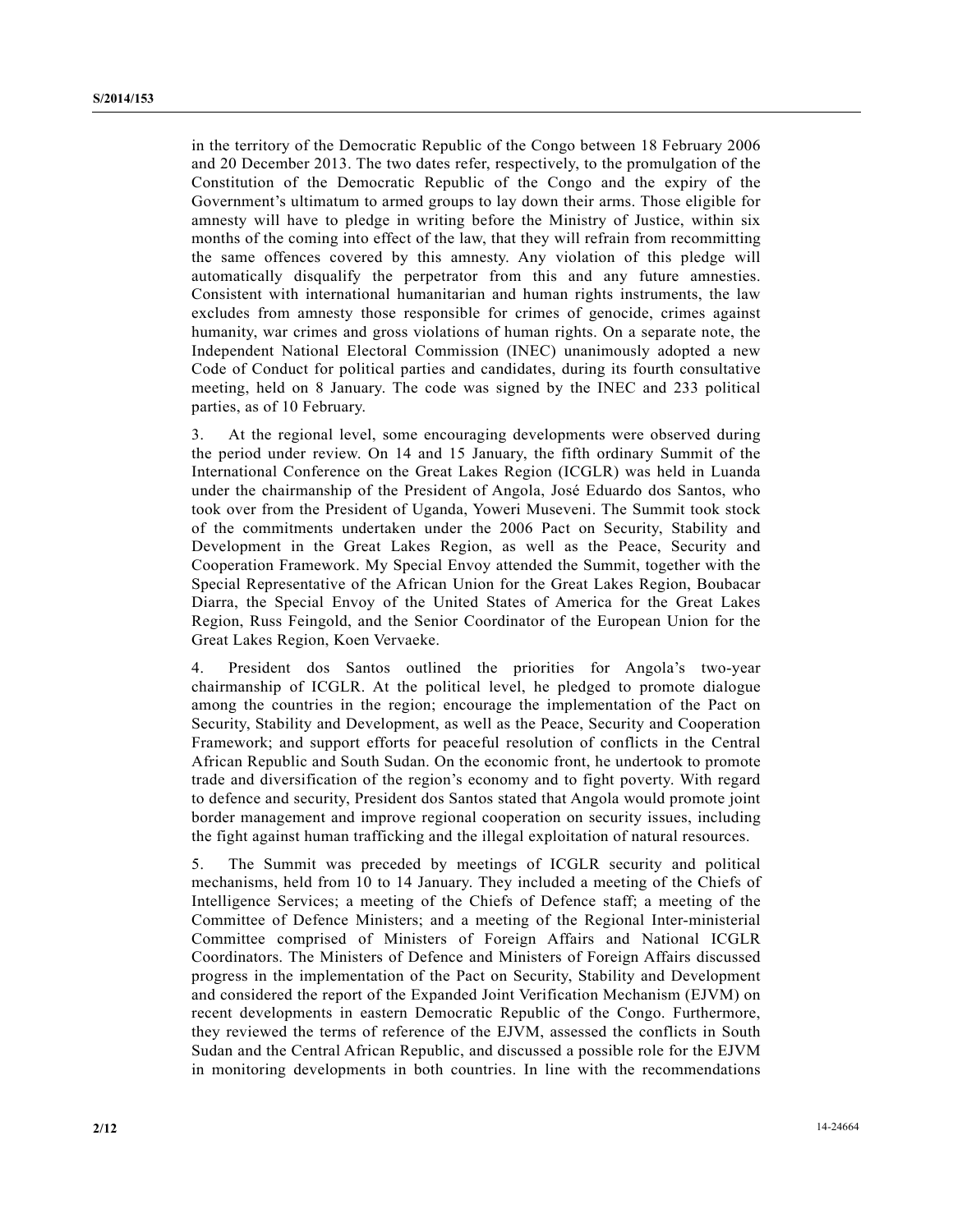made by the Chiefs of Defence Staff at their meeting held in the United Republic of Tanzania on 7 October 2013, the EJVM now comprises 33 members, including representatives of South Africa, the United Nations Organization Stabilization Mission in the Democratic Republic of the Congo (MONUSCO) and the African Union. As new Chair of ICGLR, Angola will soon appoint a senior military officer to lead the EJVM.

6. The ICGLR Summit concluded with the adoption of a set of recommendations formulated by the political and security mechanisms, which included 42 decisions pertaining to eastern Democratic Republic of the Congo, the Central African Republic, South Sudan, the Peace, Security and Cooperation Framework, and the Pact on Security, Stability and Development. Key decisions related to the Framework included: (a) a request to MONUSCO to intensify its operations against the Allied Democratic Forces, the Democratic forces for the Liberation of Rwanda and other armed groups operating in eastern Democratic Republic of the Congo; (b) a call on Member States to strengthen the EJVM and the Joint Intelligence Fusion Centre; (c) a pledge by the secretariats of ICGLR and the Southern African Development Community (SADC) to implement the final communiqué of the first joint SADC-ICGLR Summit, held in Pretoria on 4 November 2013; (d) a call on the African Union and its partners to strengthen the International Support Mission in the Central African Republic; (e) a commitment to continue supporting the ongoing mediation in South Sudan by the Intergovernmental Authority on Development (IGAD); an expression of support to my Special Envoy's efforts to advance the Peace, Security and Cooperation Framework, including through the implementation of the Plan of Action endorsed by the Regional Oversight Mechanism on 31 January; and (f) a call on Member States to respect the ICGLR Protocol on non-aggression.

7. Another significant regional development was the meeting in Kigali, on 7 and 8 January, of senior representatives of three member States of the East African Community. The Ministers of Defence and Internal Security of Kenya, Rwanda and Uganda signed and approved relevant documents for the establishment of a Mutual Defence Pact and a Mutual Peace and Security Pact between the three countries.

#### **B. Humanitarian situation**

8. While recent national, regional and international initiatives have helped reduce conflict and violence in eastern Democratic Republic of the Congo, the humanitarian situation has remained precarious in much of the region. Further information on the humanitarian situation in the Democratic Republic of the Congo can be found in my separate report on MONUSCO.

#### **C. Update on human rights, child protection and sexual and gender-based violence**

9. As part of the Framework's focus on protecting and empowering women in the Great Lakes region, the World Bank Group is developing a regional Great Lakes women's health and empowerment project to provide: (a) holistic services for survivors of sexual and gender-based violence; (b) high impact basic health and nutrition services; and (c) research, networking and regional knowledge-sharing.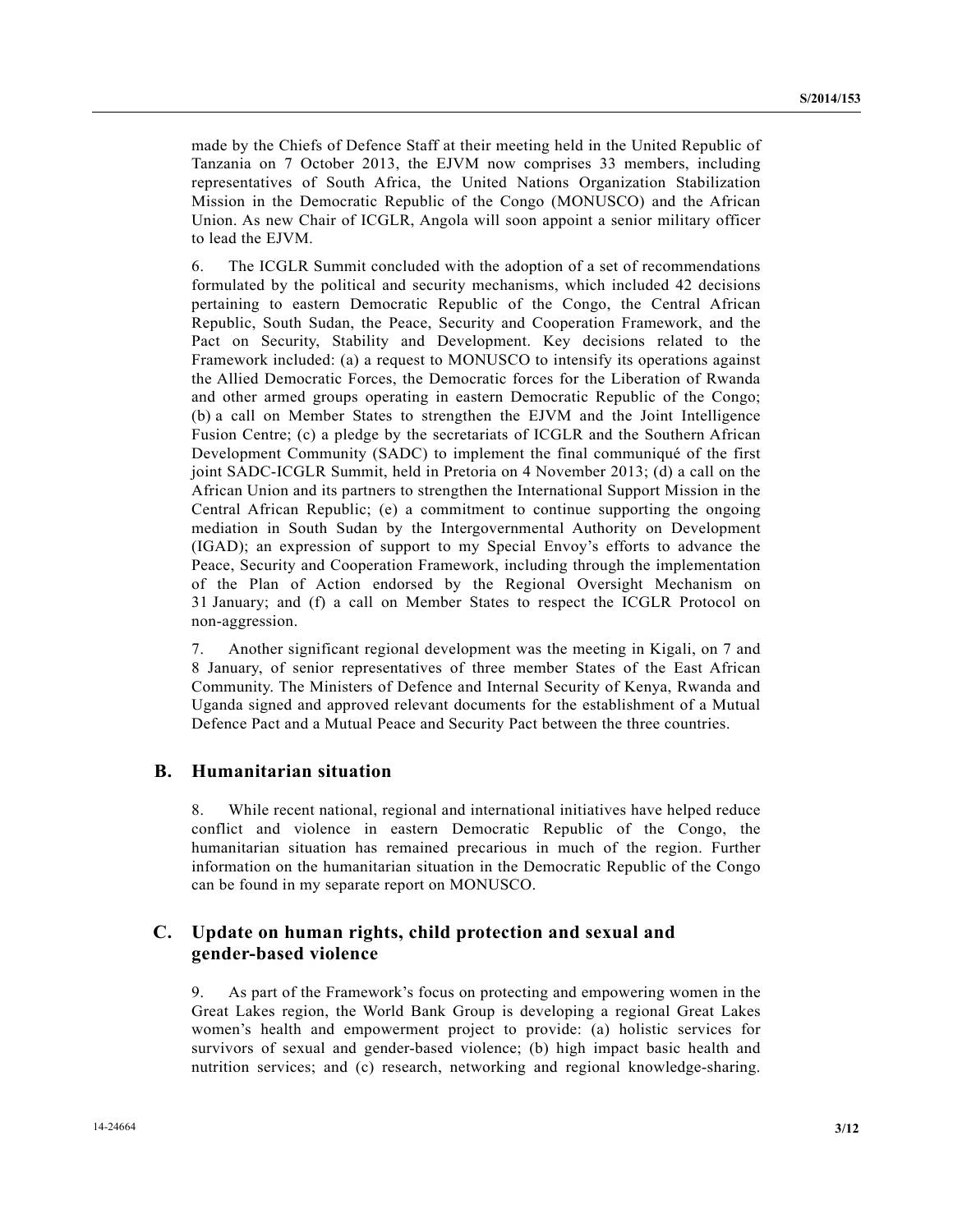The project is expected to be approved by June 2014 and will complement existing national and regional programmes.

## **III. Implementation of the commitments under the Peace, Security and Cooperation Framework for the Democratic Republic of the Congo and the region**

#### **A. Commitments of the Democratic Republic of the Congo**

10. During the reporting period, the Government of the Democratic Republic of the Congo made some progress in implementing its national commitments, as detailed in my separate report on MONUSCO. However, nine months after the establishment of the National Oversight Mechanism, this important institution operates with limited material and human resources and has yet to adopt its workplan and rules of procedure. Furthermore, the Consultative Council of the National Oversight Mechanism, which brings together representatives of different sectors, including public institutions and civil society, has yet to hold its first meeting. Nevertheless, the Executive Committee of the National Oversight Mechanism is gradually advancing the benchmarking process, which will form the basis for an action plan and the formulation of priority programmes.

11. On 13 January, the Coordinator of the Executive Committee of the National Oversight Mechanism requested MONUSCO to help organize a workshop to refine benchmarks and indicators for the six national commitments under the Framework. On 23 January, my Deputy Special Representative and Resident Coordinator met with the Coordinator of the National Oversight Mechanism, François Mwamba, to discuss how to co-organize the proposed workshop. Tentatively scheduled for late February, the workshop seeks to promote an inclusive process and lay the groundwork for a deeper partnership between the National Oversight Mechanism and various stakeholders, including the donor community, known in Kinshasa as the Groupe de Coordination des Partenaires.

12. Meanwhile, on 26 December 2013, at a meeting the Cabinet adopted the Government's third national disarmament demobilization and reintegration Plan, which is now pending before the President. In its present form, the plan proposes a budget of \$US 99,574,416, currently unfunded, to demobilize an estimated 14,805 combatants and include some 24,410 individuals in the reintegration process in war-affected areas. The Government also announced its intention to seek support from MONUSCO to form a Steering Committee to implement the new programme.

13. Following the recovery of areas previously occupied by M23 in North Kivu, MONUSCO supported government efforts to restore state authority, notably by assisting with the deployment of state actors to those areas to prevent a relapse into conflict. As part of this process, some 950 elements of the Police nationale congolaise and provincial Ministries have already redeployed to Rutshuru and Kiwanja.

14. MONUSCO and international partners also continued to encourage the Government of the Democratic Republic of the Congo to adopt a plan for army reform and articulate a national defence strategy. As part of continued efforts to enhance the capacity of the FARDC, MONUSCO deployed military trainers to the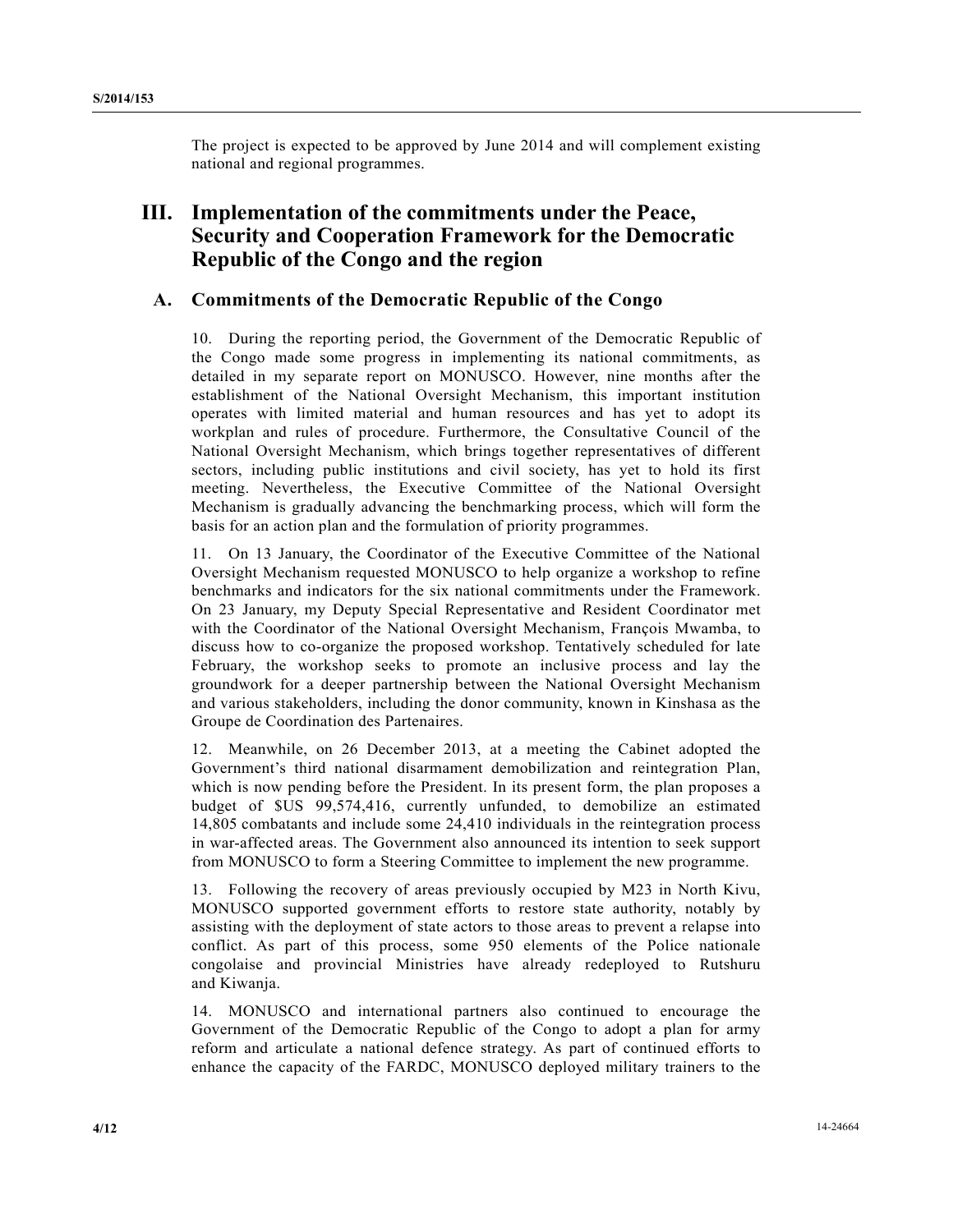Tactical Training Centre in Kisangani. MONUSCO Brigades also provided mentoring and training to FARDC units in North Kivu, South Kivu and the Ituri District in Orientale province. The FARDC delay in designating trainee units in Kisangani has impeded further progress and prevented the vetting of the FARDC rapid reaction units during the reporting period.

15. In his address to the nation on 31 December 2013, President Joseph Kabila stressed the need to accelerate the decentralization process, including the progressive establishment of new provinces, the devolution of financial services from the central Government to the provinces, and the prompt establishment of the Caisse nationale de péréquation (National Stabilization Fund).

16. On 26 December 2013, the Comité de suivi des concertations nationales (National Dialogue Follow-up Committee), co-chaired by National Assembly Speaker Aubin Minaku and Senate President Leon Kengo, adopted its rules of procedure and identified its priorities. The Committee, which consists of parliamentarians and representatives of civil society organizations, is expected to monitor the implementation of the recommendations of the *concertations nationales* (national dialogue). Together with my Special Envoy and other partners, MONUSCO has consistently underscored the need to align the functions and activities of the National Oversight Mechanism with those of the National Dialogue Follow-up Committee.

### **B. Commitments of the region and development of benchmarks and action plan**

17. In line with the recommendations of the ICGLR technical colloquium on disarmament, demobilization and reintegration, held in June 2013, and the Plan of Action endorsed by the Regional Oversight Mechanism on 31 January, the Department of Peacekeeping Operations and MONUSCO conducted working-level consultations on a regional mechanism for disarmament, demobilization, repatriation, reintegration and resettlement. Most urgently, viable and attractive alternatives must be provided to the former M23 combatants present in Uganda and Rwanda. To that effect, MONUSCO conducted a visit to Uganda late in January and noted ongoing steps by the International Committee of the Red Cross and the United Nations Children's Fund (UNICEF) to repatriate children separated from M23 to the Democratic Republic of the Congo and Rwanda. The Ugandan authorities indicated that, between 10 and 16 December, the Ugandan People's Defence Forces had disarmed and regrouped 1,325 former M23 combatants in Kasese, Uganda. Of those individuals, 117 were adult females and 134 were children. The MONUSCO delegation also discussed the establishment of a working-level mechanism on disarmament, demobilization, repatriation, reintegration and resettlement that would include the Democratic Republic of the Congo, Uganda and the United Nations.

18. At its fifth meeting, held on 7-8 January in Nairobi, under the auspices of the United Nations and the African Union, the Technical Support Committee of the Regional Oversight Mechanism finalized the draft Plan of Action for the implementation of regional commitments. The plan identifies 15 priorities encompassing the seven regional commitments that the Governments of the region have committed to implement in 2014. While the plan is a living document that will be updated as necessary, its initial implementation time frame is one year from its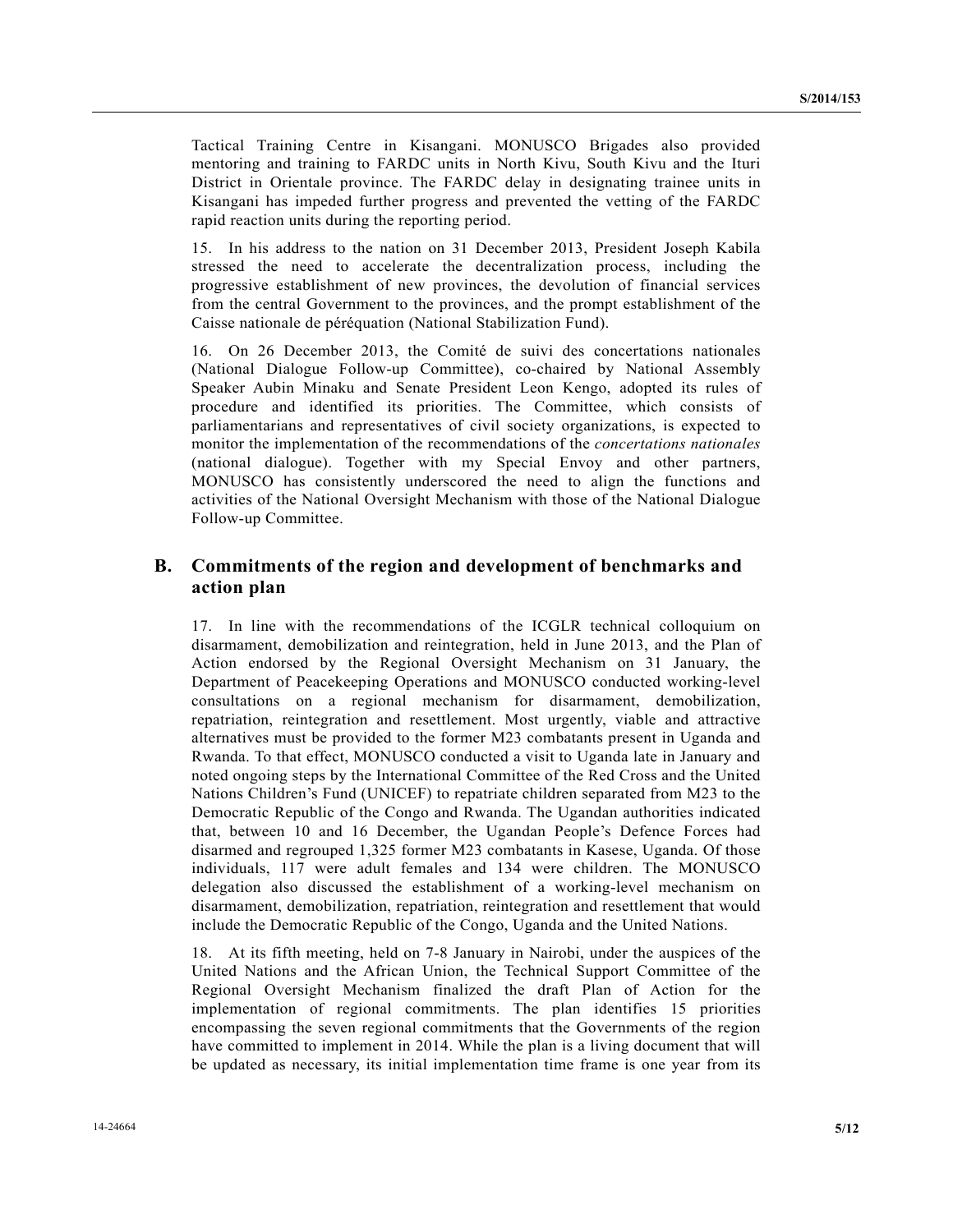adoption. The members of the Committee also agreed to monitor the implementation of the Plan of Action, with technical support from the Office of my Special Envoy. The Committee resolved to discuss the costing and funding implications of that decision at its next meeting.

19. On 31 January, the Regional Oversight Mechanism held its third meeting in Addis Ababa, on the margins of the 22nd African Union Summit. The meeting was co-chaired by Erastus Mwencha, Deputy Chairperson of the African Union Commission, and Jan Eliasson, Deputy Secretary-General of the United Nations. In attendance were my Special Envoy, my Special Representative for the Democratic Republic of the Congo, other senior officials from regional and international organizations, and representatives of the Security Council.

20. The Regional Oversight Mechanism reviewed progress in the implementation of the Peace, Security and Cooperation Framework, almost a year after its signing. It approved the Plan of Action for the implementation of the regional commitments and welcomed Kenya and the Sudan as new signatories. The Regional Oversight Mechanism further endorsed my Special Envoy's initiative to organize, together with the ICGLR, a private sector investment forum later this year. Moreover, the meeting welcomed the launch of my Special Envoy's initiative, the Great Lakes Women's Platform for the Peace, Security and Cooperation Framework. the Deputy Secretary-General, Mr. Eliasson, urged all signatories to remain committed and underscored the need for a comprehensive strategy to address the root causes of conflict and promote dialogue in the region.

21. In the final communiqué of the meeting, the Regional Oversight Mechanism renewed its commitment to the Framework and called for the immediate implementation of the Plan of Action. The leaders requested the Technical Support Committee to submit at their next meeting, through my Special Envoy and the Special Representative of the African Union for the Great Lakes region, a progress report on the implementation of the Plan of Action. The Regional Oversight Mechanism also requested my Special Envoy to consult signatories on ways to sustain dialogue between the leaders of the region.

22. Furthermore, the Regional Oversight Mechanism urged the Government of the Democratic Republic of the Congo to extend its authority to all areas and strengthen its security and judicial institutions. The meeting encouraged countries in the region to join forces to neutralize illegal armed groups, combat impunity for war crimes, crimes against humanity, conflict-related sexual violence, and other gross violations of human rights. It also urged Governments to take appropriate action against persons falling under the United Nations sanctions regime.

#### **C. International commitments**

23. During the reporting period, my Special Envoy continued her close cooperation with the Team of Envoys and the International Contact Group on the Great Lakes Region, and the chairpersons of ICGLR and SADC. In particular, her Office worked closely with the members of the International Contact Group on the Great Lakes Region to finalize benchmarks for the implementation of the international commitments under the Peace, Security and Cooperation Framework.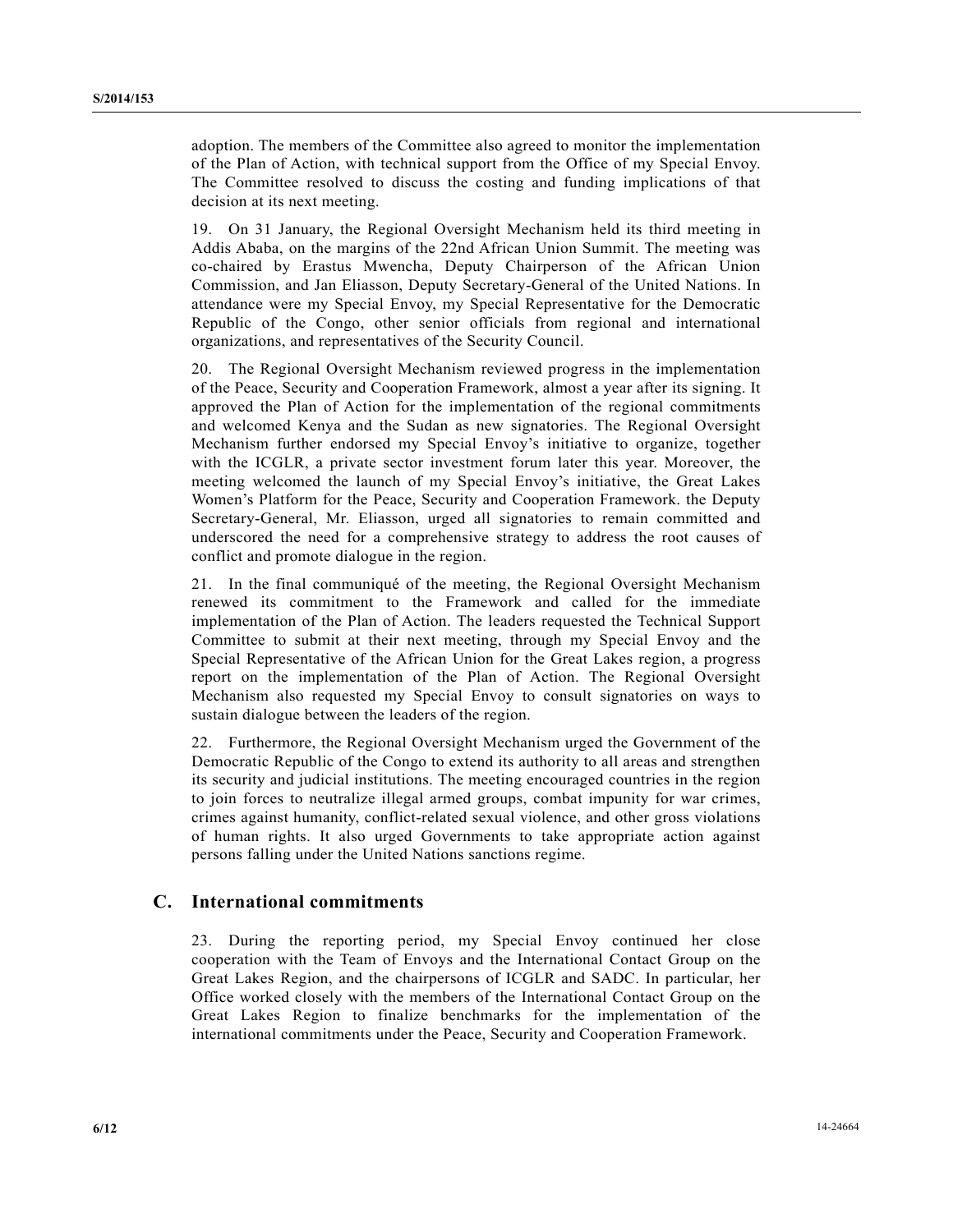24. In line with the outcome of my joint visit to the Great Lakes region with the President of the World Bank, Jim Yong Kim, in May of last year, my Special Envoy deepened cooperation with the World Bank and United Nations Development Programme (UNDP). In this context, her Office partnered with the World Bank, and UNDP headquarters and relevant country offices, to ensure that economic activities under the Plan of Action complement the outcomes of the meeting on "Regional Approaches to Development in the Countries of the Great Lakes", co-organized by the World Bank, the United Nations and the African Union Commission in July 2013.

25. In response to the pressing need to reform the community recovery sector and link community recovery to local development in the Great Lakes region, UNDP hosted a three-day workshop in Bujumbura on 17 February. The workshop provided an opportunity for representatives of governments in the Great Lakes region, industry, civil society, academia and the international donor community to discuss the challenges and opportunities that community recovery presents in the region, and how responsible community recovery can contribute to economic growth, environmental protection and social equity at the local level. The workshop was designed to stimulate reflection and discussion on sustainable community recovery practices, facilitate networking, and deliver broad consensus on approaches to link community recovery and local development.

### **IV. Activities of my Special Envoy**

26. My Special Envoy has continued to engage regional leaders, bilateral and multilateral partners, and civil society organizations to ensure that the broadest possible range of actors remains committed to the Framework. In addition, she launched a number of initiatives derived from her six-point plan, which I introduced in my last report (S/2013/773, para. 24).

27. After the signing of the Kampala Dialogue Declarations and Communiqué, my Special Envoy consistently engaged regional leaders, urging swift implementation of the parties' commitments, starting with the passing of an amnesty law in the Democratic Republic of the Congo. As indicated earlier in this report (para. 2), this important legislation has now been promulgated. My Special Envoy has also been calling for the implementation of an effective disarmament, demobilization and reintegration programme in the Democratic Republic of the Congo, to enable the repatriation of former M23 combatants of Congolese nationality from Rwanda and Uganda.

28. From 11 to 13 January, my Special Envoy visited Kinshasa to assess and aid progress in the implementation of the national commitments made by the Government of the Democratic Republic of the Congo. She met with President Kabila, other government officials, and the donor community. In her meetings with government officials, she urged swift implementation of the outcomes of the Kampala Dialogue, stressed the need to strengthen the National Oversight Mechanism, and suggested a road map for broader national reconciliation, as a follow-up to the national dialogue. In response, the Government reiterated its readiness to implement its national commitments. My Special Envoy, Mary Robinson, briefed donors on ongoing activities related to the regional commitments and Plan of Action. She further noted the efforts made by international partners to coordinate their support to the Framework.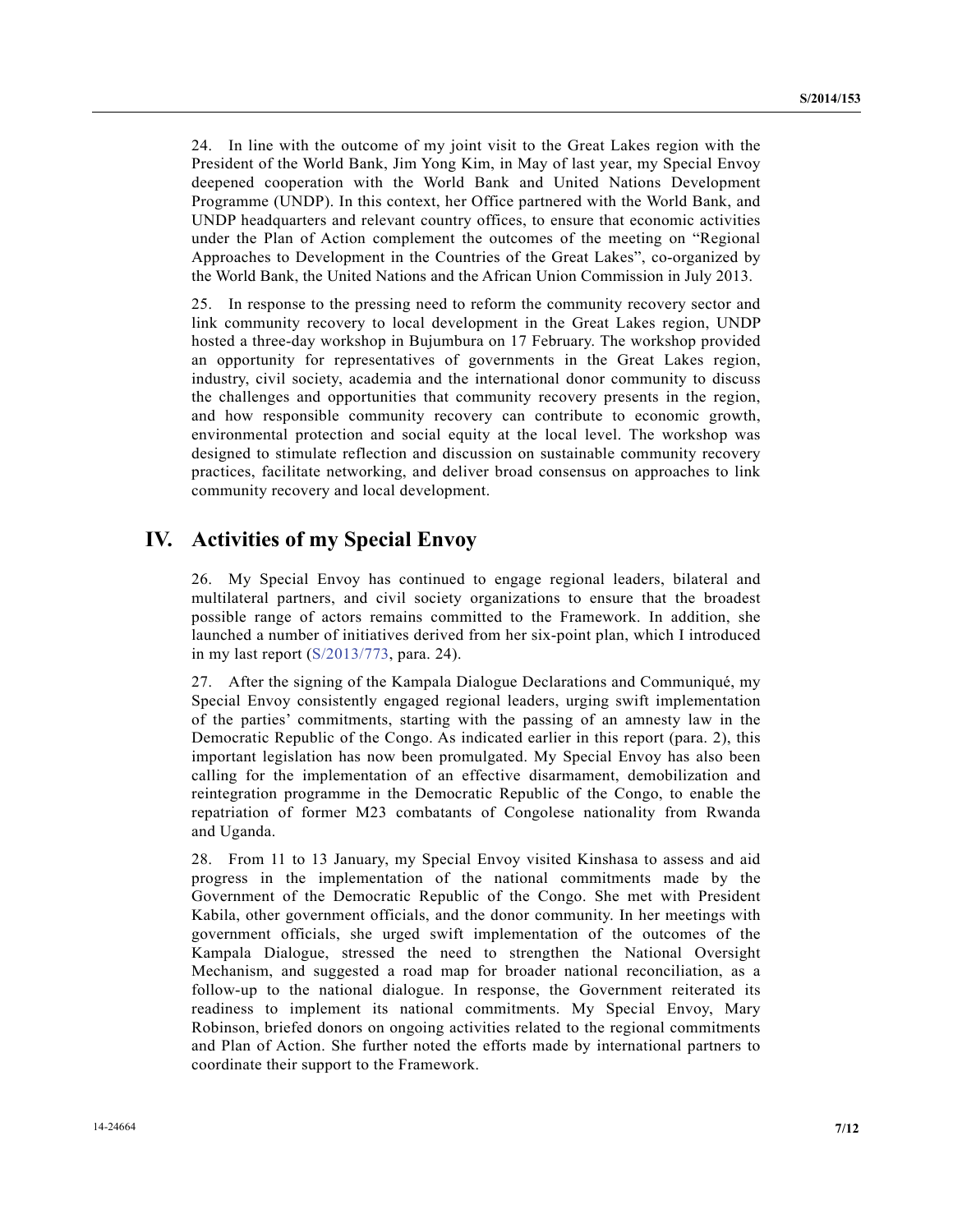29. My Special Envoy returned to Kinshasa on 12 and 13 February to discuss the outcomes of the last meeting of the Regional Oversight Mechanism and evaluate progress in the implementation of the Framework since her last visit. She met President Kabila and Foreign Minister Raymond Tshibanda. She also met the Coordinator of the National Oversight Mechanism who briefed her on the formulation of benchmarks for the implementation of national commitments. My Special Envoy took advantage of her presence in the Democratic Republic of the Congo to reach out to the donor community, notably the Executive Committee of the Groupe de Coordination des Partenaires. Together with my Special Representative Kobler, she met diplomatic representatives of SADC countries and held consultations with the Senior Coordinator of the European Union for the Great Lakes Region, Koen Vervaeke.

30. After Kinshasa, my Special Envoy proceeded to Luanda for a three-day visit, during which she met President dos Santos, as well as the Ministers of Foreign Affairs, Defence, and the Economy. During her meeting with President dos Santos on 18 February, my Special Envoy commended the leadership displayed by the President since assuming the chairmanship of ICGLR. She also encouraged him to pursue the dialogue on sensitive issues that he initiated during the fifth ordinary Summit of ICGLR in Luanda. President dos Santos briefed my Special Envoy on the priorities that he and his peers identified during the closed meeting that he convened in mid-January, on the margins of the ICGLR Summit. These include (a) repatriation of M23 elements in the context of the Kampala Declarations; (b) operations against the Allied Democratic Forces; and (c) operations against the Democratic Forces for the Liberation of Rwanda. He further noted that he would concentrate on promoting sustained political dialogue between the leaders of the Democratic Republic of the Congo, Rwanda and Uganda. Lastly, he welcomed my Special Envoy's plan to hold a private sector investment conference in June, preceded by regional consultations to be hosted by Angola in May.

31. To help build trust and confidence in the region, my Special Envoy has taken steps to initiate a high-level political dialogue to discuss complex issues falling under the Peace, Security and Cooperation Framework. She shared her proposal with regional leaders during the recent ICGLR Summit in Luanda. At its third meeting, on 31 January, the Regional Oversight Mechanism considered that proposal and undertook to support broad political dialogue on issues of mutual concern.

32. In line with her commitment to promote a bottom-up approach to the Framework, my Special Envoy took advantage of her presence in Addis Ababa for the third meeting of the Regional Oversight Mechanism to reach out to civil society organizations. On 28 January, she launched the Great Lakes Women's Platform for the Peace, Security and Cooperation Framework, with the support of the Global Fund for Women. The ceremony was attended by over 100 participants representing Governments, the United Nations, other multilateral institutions, civil society, women's organizations, and foundations. The Platform aims to support the active involvement of women in the Framework and to ensure that their voices and aspirations are effectively communicated across the region, in line with Security Council resolution 1325 (2000).

33. Participants at the launching ceremony agreed that the Women's Platform should: (a) take concrete actions to improve the lives of girls and women in the region; (b) ensure that girls and women are at the centre of efforts to bring peace,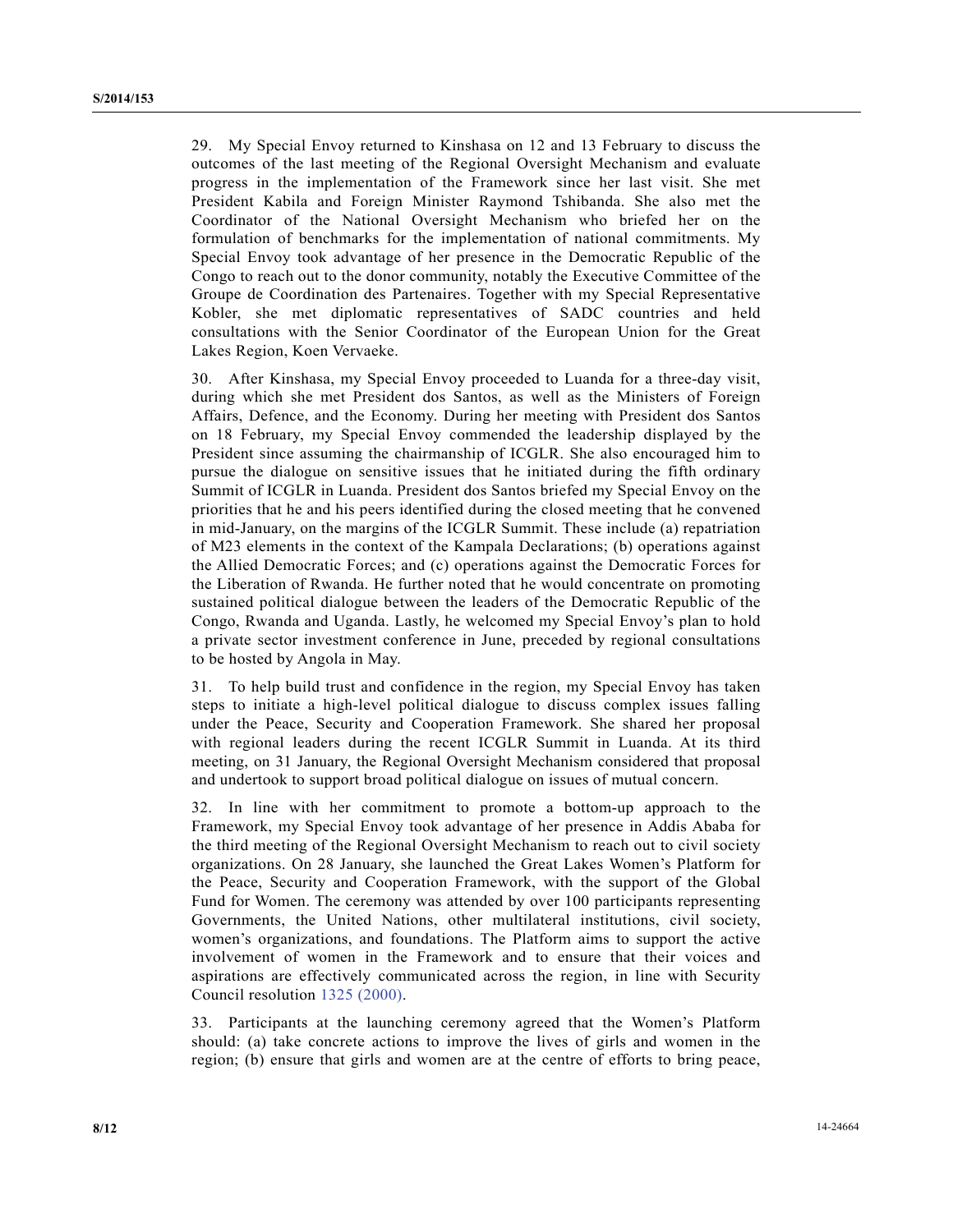security and development to the region; (c) collaborate with other national and regional mechanisms, particularly the ICGLR Regional Women's Forum; and (d) develop measurable indicators to evaluate its own impact.

34. Over the next three years, the Platform will carry out three core activities: (a) providing grant support to women's rights organizations; (b) convening grant recipients for collective action and shared learning; (c) disseminating the accomplishments of women's groups; and (d) advocating for increased resources for women's groups and community-based mechanisms. The Platform will also provide technical support to women's groups active in the following four areas: (a) monitoring and advocacy for the Framework, and regional and national plans of action under Security Council resolution 1325 (2000); (b) combating conflict-related violence against women and supporting victims; (c) improving women's livelihoods and development; and (d) promoting access to clean energy at the local level.

35. Prior to launching the Women's Platform, my Special Envoy participated in a consultative dialogue with civil society organizations, hosted by Oxfam International, on 27 January. The event was attended by some 55 representatives of international, regional, national and local organizations working in the Democratic Republic of the Congo and the Great Lakes region. The dialogue provided an opportunity to discuss the roles and responsibilities of civil society in the implementation of the Framework. Noting civil society's role in holding Governments to their commitments, my Special Envoy requested civil society organizations to help disseminate these commitments and track progress in their implementation. She reiterated her commitment to a bottom-up approach and reaffirmed her resolve to remain engaged with civil society groups. To this effect, she proposed that consultative dialogues on the Framework with non-governmental organizations and other non-state actors become a regular feature on the margins of African Union Summits.

### **V. Observations and recommendations**

36. When the Peace, Security and Cooperation Framework was signed on 24 February 2013 in Addis Ababa, the peace and security situation in eastern Democratic Republic of the Congo was fragile. Tension among the countries in the region was, once again, on the rise. A year after signing the Framework, the situation on the ground, though relatively delicate, has improved considerably, owing to a number of concerted national, regional and international efforts. On the military front, following the end of the M23 rebellion and the formal conclusion of the Kampala Dialogue, the Government of the Democratic Republic of the Congo is now able to regain control of territories previously held by M23 and has commenced new operations against foreign armed groups operating in eastern Democratic Republic of the Congo, such as the Allied Democratic Forces, the Democratic Forces for the Liberation of Rwanda and the Forces nationales de libération. The defeat of M23 has also led to the spontaneous surrender of elements from other armed groups, which now need to be sustained by effective demobilization, disarmament and reintegration programmes, at the national and regional levels.

37. On the political front, the signatories to the Framework have taken crucial steps to establish the required mechanisms and tools for effective implementation of their commitments. In the Democratic Republic of the Congo, President Joseph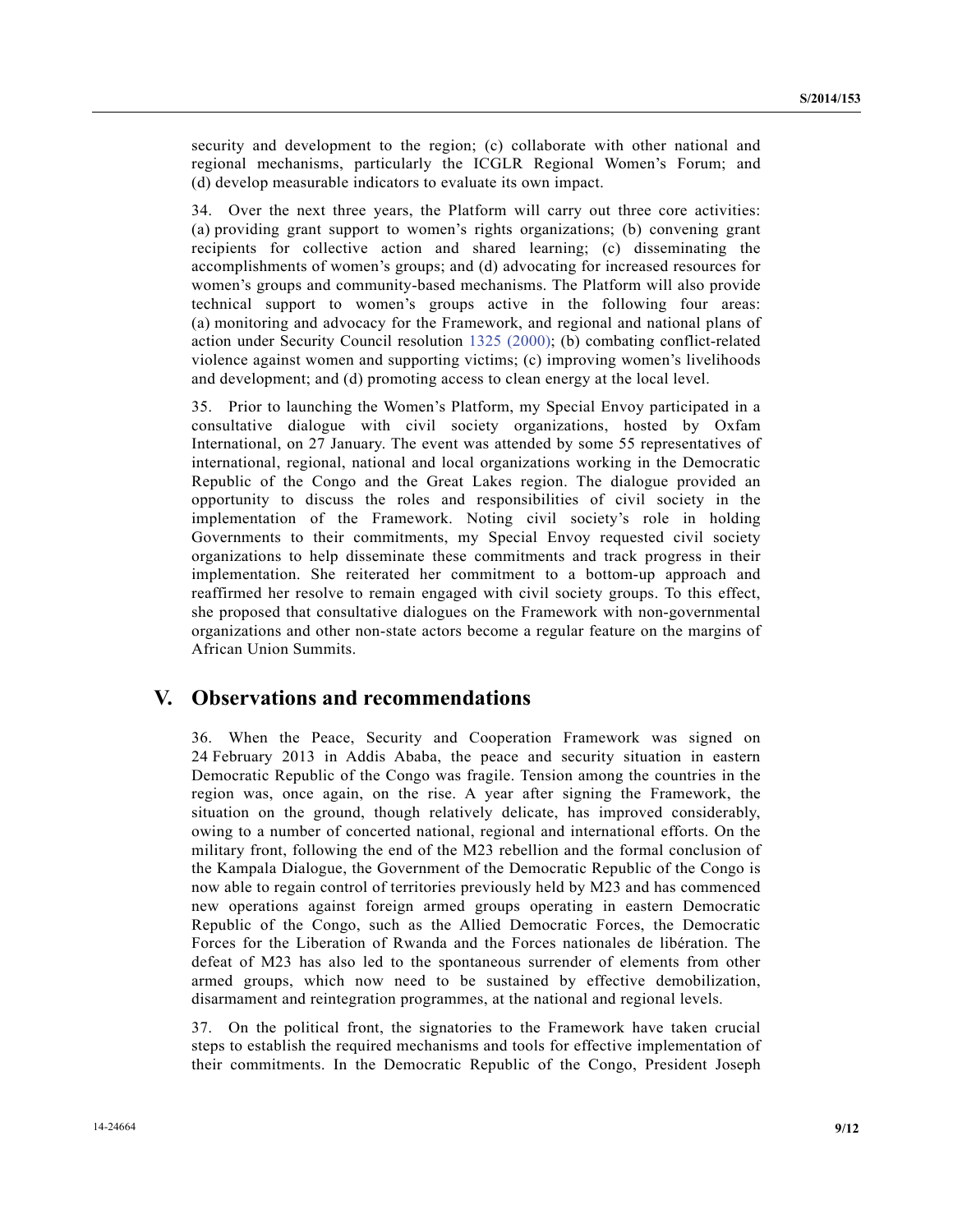Kabila established a National Oversight Mechanism to oversee the implementation of the national commitments. In addition, he launched the *concertations nationales* (national dialogue), involving the majority of political parties. He also established a follow-up committee, co-chaired by the Presidents from both chambers of the National Assembly to monitor the implementation of its outcome.

38. At the regional level, signatory countries have displayed a greater sense of ownership in finding solutions to the conflict in eastern Democratic Republic of the Congo and improving relations in the region. In that regard, President Yoweri Museveni, in his capacity as the Chair of ICGLR, played a key role in facilitating the resolution of the conflict between the Government of the Democratic Republic of the Congo and M23, through the Kampala Dialogue. Furthermore, the frequent interactions between the principal representatives of the Heads of State and Government through the organ of the Technical Support Committee, with the support of my Special Envoy, provided a useful platform for dialogue, consensus and trust building in the development of regional benchmarks, which were adopted last September, and the Plan of Action for the implementation of the regional commitments, which was endorsed during the third meeting of the Regional Oversight Mechanism in Addis Ababa on 31 January 2014.

39. Leaders in the region further demonstrated their resolve to promote closer regional cooperation by holding a joint ICGLR-SADC Summit, during which discussions focused on peace and stability in eastern Democratic Republic of the Congo and the region. The decision reached at that Summit, to organize annual joint Summits and convene foreign ministers every six months, illustrates the growing political will in the region to exploit synergies in the pursuit of common objectives.

40. Meanwhile, coherent and coordinated messaging and support by international partners remain critical to support those positive efforts and developments in the region. As indicated in my previous reports, I welcome the continuous commitment of the international community to work closely with my Special Envoy in support of the Framework, notably through the coordinated efforts of the Team of Envoys, and the engagement of some partners at the local and regional levels. I commend the leaders in the region, their representatives at the Technical Support Committee, the Executive Secretaries of ICGLR and SADC and international partners for their efforts to implement the Framework over the past year.

41. Although these important steps have contributed to creating a foundation for peace and security, it is nonetheless important to emphasize the enormous amount of work that still lies ahead to achieve the overall objectives of the Peace, Security and Cooperation Framework and address the root causes of conflict in the Great Lakes region. The Democratic Republic of the Congo and the region still face a number of peace and security challenges which, if not properly addressed, could negatively affect the progress achieved thus far.

42. I am particularly concerned about the series of armed attacks perpetrated in Kinshasa, Lubumbashi and Kindu on 30 December. I also deplore the heavy loss of lives during the operations carried out by security forces in the aftermath of those attacks. These armed attacks indicate that the road to national cohesion and reconciliation remains difficult, despite the recent encouraging efforts of the Government. The lack of operational capacity of the National Oversight Mechanism, delays in the implementation of recommendations of the national dialogue as well as the absence of a single harmonized road map for the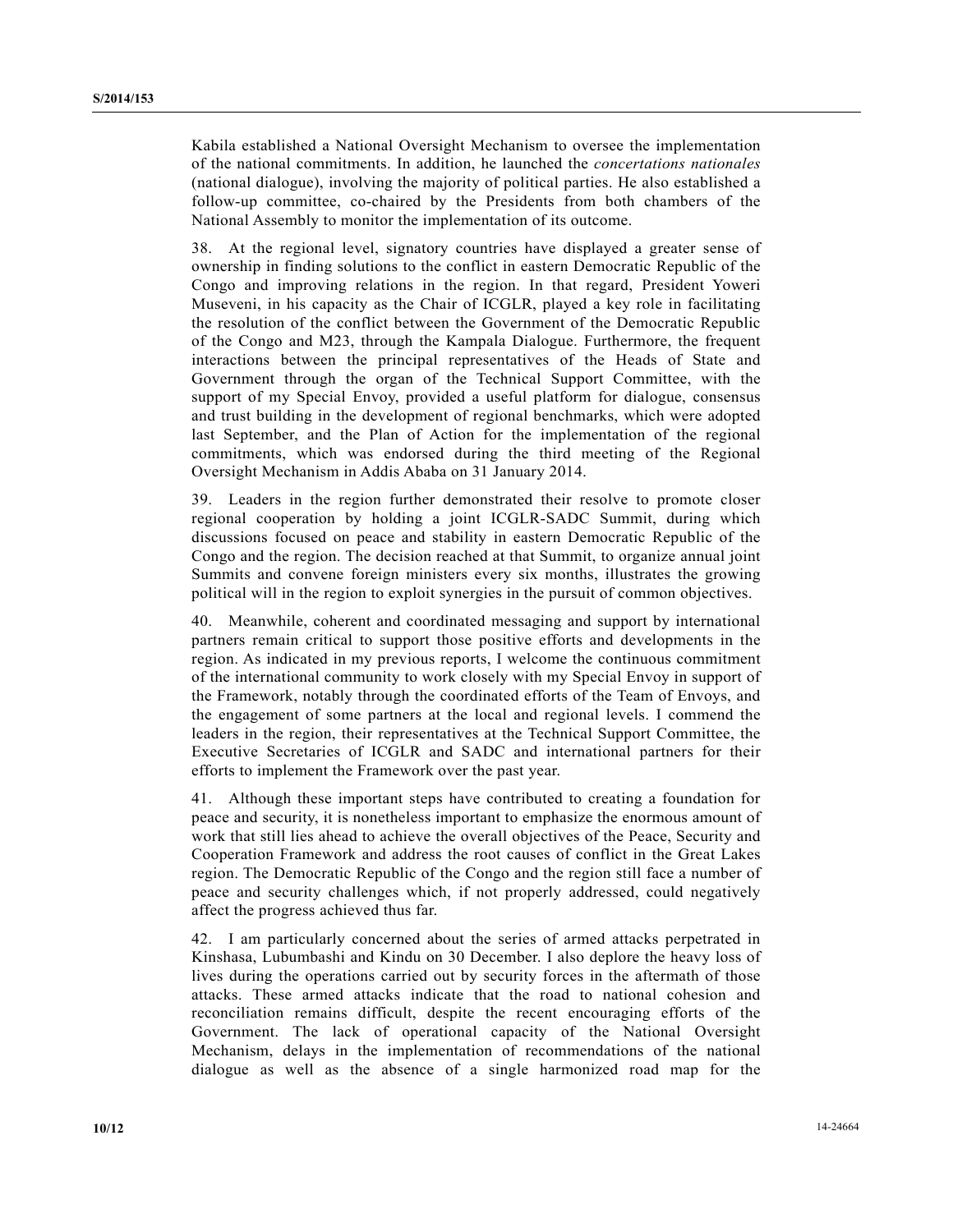implementation of national reforms are of serious concern and need to be addressed swiftly. The implementation of the key points agreed upon during the Kampala Dialogue also deserves urgent and immediate attention, in addition to measures to implement the amnesty law recently promulgated by President Kabila.

43. While I am mindful of the complexity and sensitivities of the issues at stake, I encourage the Government of the Democratic Republic of the Congo to accelerate the implementation of its commitments under the Framework, the recommendations of the national dialogue, and the declarations concluding the Kampala Dialogue. I also urge the Government to seek support from international partners for security sector reform, disarmament, demobilization and reintegration programmes and elections. Constructive dialogue with the neighbours of the Democratic Republic of the Congo will also be essential to accelerate the repatriation of the former M23 combatants present in Uganda and Rwanda. My Special Envoy, Mary Robinson, and my Special Representative, Martin Kobler, stand ready to assist the Government of the Democratic Republic of the Congo in this endeavour, as appropriate.

44. With the adoption of the regional benchmarks and the plan of action, the region now has effective tools to guide the implementation of its commitments and to measure progress accordingly. I urge the signatory countries of the Peace, Security and Cooperation Framework to take concrete steps to move this process forward. In line with the communiqué of the last meeting of the Regional Oversight Mechanism, I call on countries in the region to cooperate and take the necessary measures to neutralize illegal armed groups, combat impunity for war crimes, crimes against humanity, conflict-related sexual violence and other gross violations of human rights, and to take appropriate actions against persons falling under the United Nations sanctions regime.

45. I am concerned about continuing reports of violence, including sexual violence, by armed forces and by illegal armed groups in eastern Democratic Republic of the Congo and in other parts of the region, such as the Central African Republic and South Sudan. I would like to urge all signatories to the Peace, Security and Cooperation Framework to fully implement their commitments, including those related to the fight against impunity for serious crimes and their obligation to neither harbour nor provide protection to persons accused of war crimes, crimes against humanity, acts of genocide or crimes of aggression. I urge Heads of State in the region to address the question of judicial cooperation and accountability as a matter of utmost priority and ensure that people suspected of committing heinous crimes and serious human rights violations are held accountable.

46. The issue of the return of refugees and internally displaced persons remains a major humanitarian concern and a driver of conflict in the region. Accordingly, no effort should be spared to find lasting solutions through coordinated action at the national, regional and international levels. My Special Envoy will continue to work with mandated agencies in that regard. I call on Governments in the region to enhance their collaboration on the refugee issue in the context of the tripartite agreements, while keeping in mind their obligations under international humanitarian and human rights law.

47. In that regard, I would like to commend President José Eduardo dos Santos, of Angola, who, as the new Chair of ICGLR, has commenced his tenure by displaying leadership in engaging his peers to address sensitive peace and security issues, as demonstrated during the recent ICGLR Summit held in Luanda. I welcome the